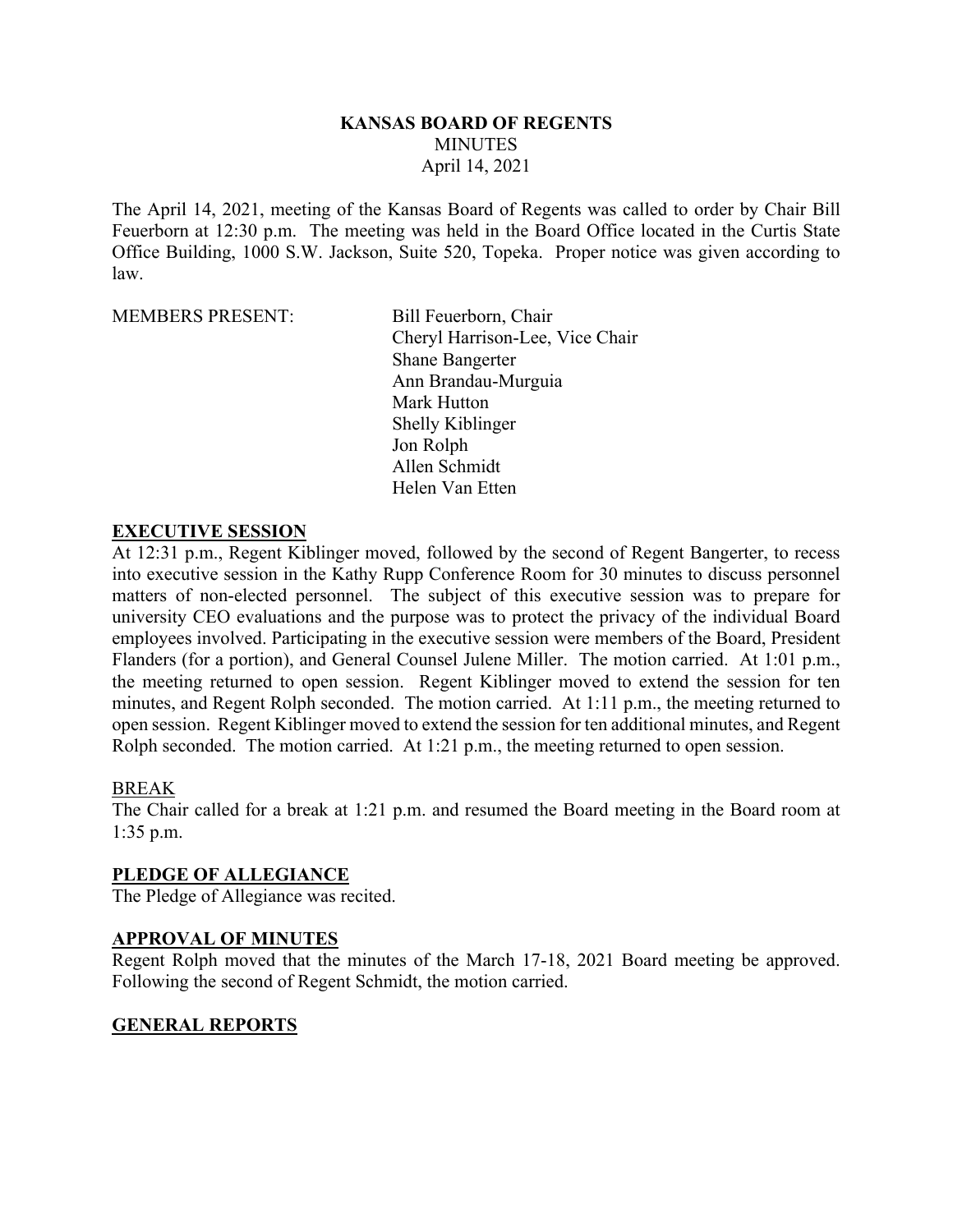#### REPORT FROM PRESIDENT AND CEO

President Flanders highlighted the system enrollment report, which is scheduled to be presented later today, and noted that the enrollment data can be found on the Board's Kansas Higher Education Statistics webpage. He reported the students were active in the Legislature this year and had a bill introduced to create a student position on the Kansas Board of Regents. He noted the bill did not make it through the process, but the students did a great job with testimony and gained experience and knowledge on how the legislative process works. President Flanders thanked the Legislature for supporting the higher education system. Several of the Board's priorities were approved, including continuing the Engineering initiative for ten more years, funding the Excel in CTE initiative, and restoring \$25 million to the system. President Flanders then asked Regent Kiblinger to give an update on the Advantage Kansas Coordinating Council. He also recommended suspending the Board's Coordinating Council with the Kansas State Board of Education because the new Advantage Kansas Council will be discussing many of the same topics. The Board had no objections to suspending activities of the Coordinating Council.

Regent Kiblinger reported that Governor Kelly signed Executive Order 21-08, which established the Advantage Kansas Coordinating Council. Regent Kiblinger and Alan Cobb, President and CEO of the Kansas Chamber, are co-chairing the Council. Regent Kiblinger reviewed the goals of the Council and noted that many align with the goals in the Board's strategic plan, *Building a Future*. She noted that the Council created three workgroups: Jump Start Kansas – chaired by Regent Kiblinger, Talent Ready Kansas – chaired by Alan Cobb, and Opportunity Kansas – chaired by Cindy Lane. These workgroups have specific areas of focus and members will be reaching out to experts in different fields to gather information as they move through their work. Regent Kiblinger stated that the Council will be developing metrics to benchmark their work. Regent Harrison-Lee suggested that the Council may want to review the documents that the Future of Higher Education Council worked on because they may benefit the work of this Council.

#### (Handout filed with Official Minutes)

## REPORT FROM SYSTEM COUNCIL OF PRESIDENTS

President Rittle presented the System Council of Presidents report. The Council received a report from the System Council of Chief Academic Officers on credit for prior learning, transfer and articulation, and the pilot program that authorized programmatic exceptions to the minimum 60 semester credit hour requirement for the institution awarding the baccalaureate degree for certain transfer agreements between the University of Kansas Edwards campus and Johnson County Community College (JCCC). The data gathered from the pilot program shows that students who transferred from JCCC to the KU Edwards campus are successful at the university level. The System Council of Presidents then received an update on the progress of the General Education Workgroup, which is tasked with developing a general education framework for the system. It is anticipated that a draft framework will be presented to the Council during the fall of 2021. President Flanders then provided an update on how the system will develop strategies to address the equity gap metric in the Board's strategic plan, *Building a Future*. It was noted that Georgia State University's National Institute for Student Success will be working with the system and can conduct an equity gap analysis at a community college and a state university. President Rittle stated that details surrounding the analysis are still being worked out. Additionally, President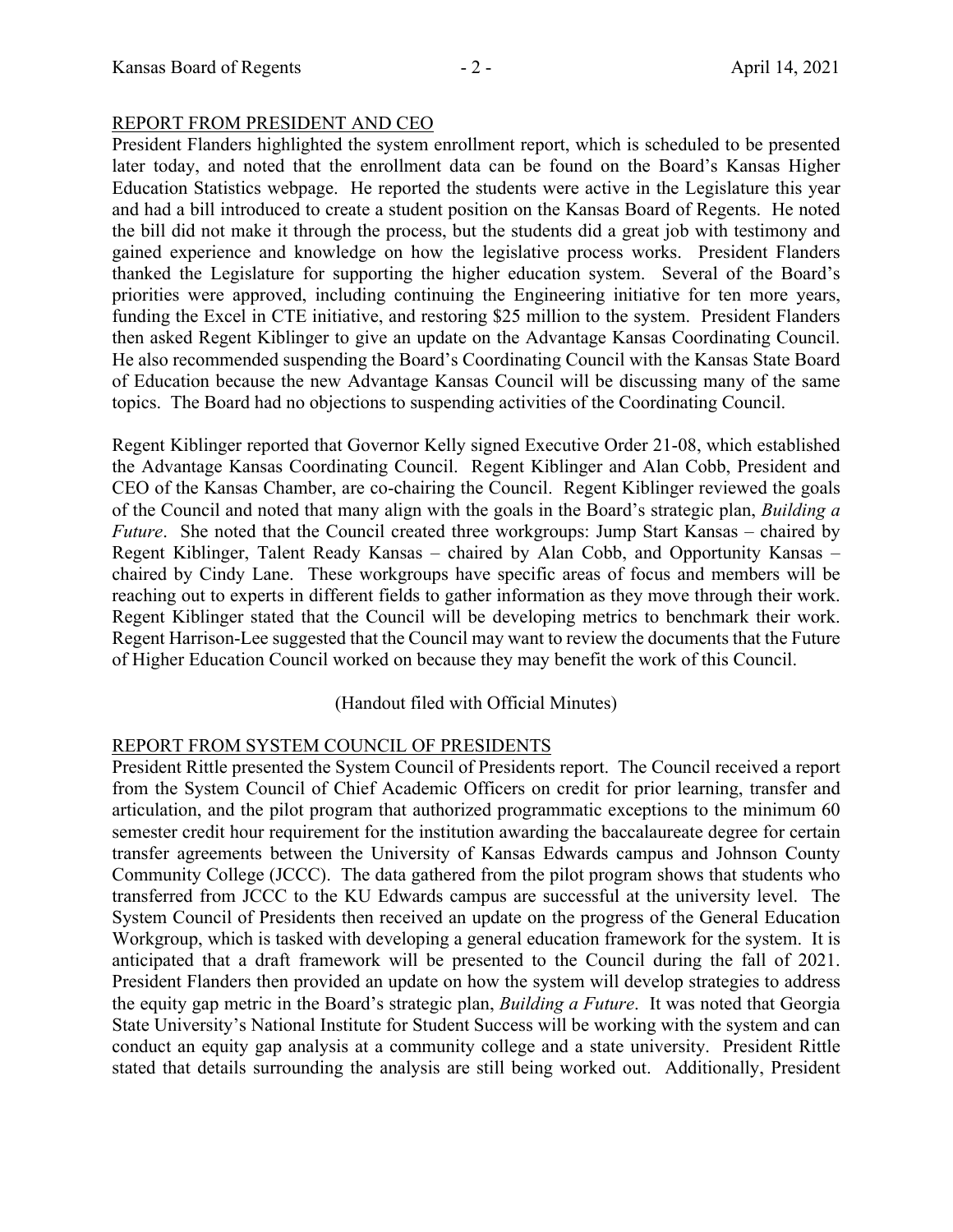Rittle announced that Independence Community College named Vincent Bowhay as its new President.

## REPORT FROM COUNCIL OF PRESIDENTS

Interim President Muma presented the report for the Council of Presidents. The Council received reports from the Council of Chief Academic Officers, Council of Business Officers, Council of Student Affairs Officers, Council of Government Relations Officers, and the Council of Chief Diversity Officers. The Academic Officers acted on new programs and program name changes and discussed the Students' Advisory Committee's request to make election day a noninstructional holiday for students. The Business Officers have been busy tracking the legislative budget process along with the Government Relations Officers. The Student Affairs Officers discussed the fall semester and returning to a "normal" on-campus environment. They also reviewed the Board's Freedom of Expression Statement. The Diversity Officers announced they are hosting a roundtable discussion on diversity and inclusion with community college leaders on April 15<sup>th</sup>. The Council of Presidents then approved Kansas State University's request to offer a Bachelor of Science in Environmental Science and the University of Kansas' request to offer a Master of Arts in Organizational Communication. Both these programs will be forwarded to the Board for consideration.

## REPORT FROM COUNCIL OF FACULTY SENATE PRESIDENTS

Aleks Sternfeld-Dunn reported that the Council of Faculty Senate Presidents is supportive of the recommendations from the Governance Committee Workgroup, which will be presented later in the agenda. He thanked the Board and the Governance Committee for creating the group and all the members of the Workgroup for their participation. At its meeting today, the Council of Faculty Senate Presidents received an update on the General Education Workgroup. The Council supports the idea of creating seamless transfer opportunities for students, but the faculty are concerned with creating one unified approach for the system. The faculty believe taking the autonomy away from the universities will be a significant challenge, especially if the general education package requires the acceptance of a specific number of general education credit hours. Dr. Sternfeld-Dunn explained how this requirement may impact programs including the possibility of lengthening a program past the 120-credit hour requirement. The Council of Faculty Senate Presidents also discussed the strategic program review process and noted the importance of evaluating programs using multiple metrics and not just looking at credit hour production and the cost to offer a program. President Flanders thanked Dr. Sternfeld-Dunn for his comments on program review and noted the importance of internal program review on the campuses. He stated that the Board is looking for ways to be more efficient with program review and may consider moving to a program prioritization model in the future. Regent Schmidt clarified that the Board considered other metrics besides credit hour production and costs when it conducted its strategic program alignment review of programs. Regent Hutton stated he is concerned with the Council's comments regarding the development of a systemwide general education package because in his opinion it sounds like the Council is not behind moving toward a standardized package, which he believes will benefit students. Dr. Sternfeld-Dunn stated that faculty support creating seamless transfer opportunities for students but there are concerns centered around losing university autonomy when it comes to setting specific general education requirements at the program level. However, he believes there is a solution to this issue and will continue to support the Workgroup.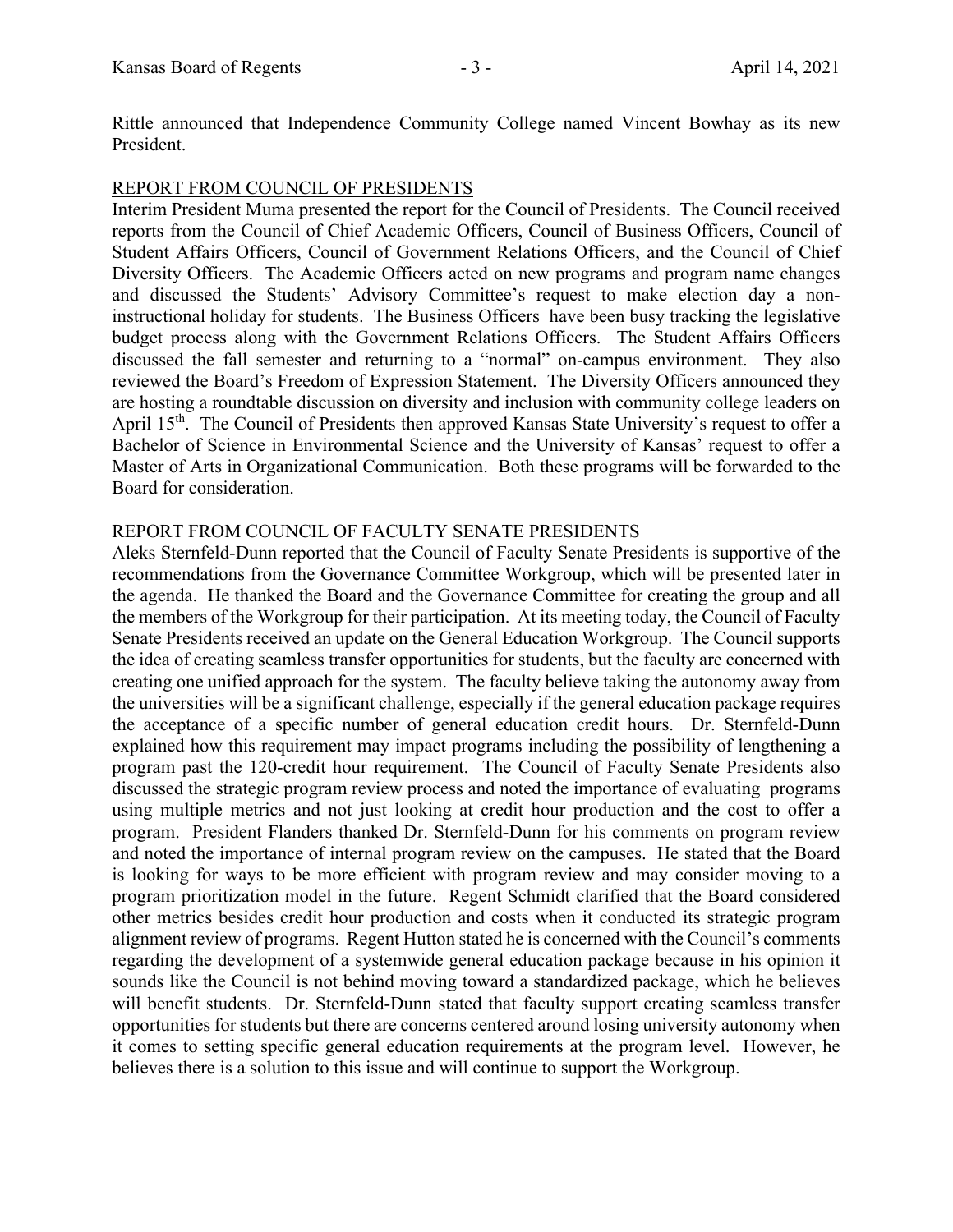## REPORT FROM STUDENTS' ADVISORY COMMITTEE

Rija Khan presented the report for the Students' Advisory Committee. The Committee met with the Council of Chief Academic Officers to discuss its request to make election day a noninstructional holiday on the university campuses. It was noted that this request may impact the number of instructional days in the academic calendar and the group decided that each student body president should work with his or her own campus to address any issues before moving this request forward. Ms. Khan noted that this request is important to the Committee because it has the potential to increase student voter turnout, and it will allow students to participate in activities like working at the polling sites or volunteering on a campaign. The Committee also believes it will help students who are voting in different states. The Committee also discussed student tuition and fees and recommends keeping the state university tuition rates flat and only approving increases to fees that were deemed essential by the student governing bodies. Ms. Khan noted that each university student senate reviews student fees for its campus and some of the senates have recommended increasing student fees to address essential needs like increasing health and mental wellness services or expanding diversity, equity and inclusion initiatives. Regent Van Etten congratulated Ms. Khan on being reelected as WSU's Student Body President and noted that working at election polling sites can be an educational experience for students. However, she wanted to make it clear that the universities themselves need to be neutral when it comes to politics and elections. Regarding out-of-state voting, Regent Van Etten noted students have the option to mail their ballots to their home state.

## REPORT FROM THE COMMUNITY COLLEGES

President Rittle reported that the community college presidents are discussing the fall semester. The colleges are planning to return to a more normal campus environment with the majority of classes being taught in person. The colleges are working with their local health departments to offer COVID-19 vaccines to students and many colleges plan to continue to offer COVID testing. Face coverings and social distancing in classrooms on the campuses will not be required. However, some colleges may choose to spread their classrooms out if they have the space. Regarding enrollment, the colleges believe they will either see a slight increase or will remain flat. Dr. Rittle stated that student athletes have been competing this spring and reminded everyone that the Kansas Jayhawk Community College Conference decided last fall to move most fall sports competitions to the spring semester. He also noted that many of the athletic venues are allowing some fans to attend and that the colleges are hoping the capacity limits are lifted for the fall semester.

## REPORT FROM THE TECHNICAL COLLEGES

President Genandt presented the report for the technical colleges. The technical colleges are expecting fall enrollments to be up five to 15 percent and anticipate increased high school student enrollments as well. He noted that some programs like nursing and welding are in high demand and the colleges are experiencing capacity issues. President Genandt also reported that the colleges continue to engage with business and industry leaders and noted that employment opportunities for technical college graduates are still strong despite the ongoing pandemic.

# REPORT FROM THE UNIVERSITY CEOS

President Garrett highlighted achievements of several Emporia State University students. Business major, Mallory Mitchell, suffered a severe medical issue in 2018 that prevented her from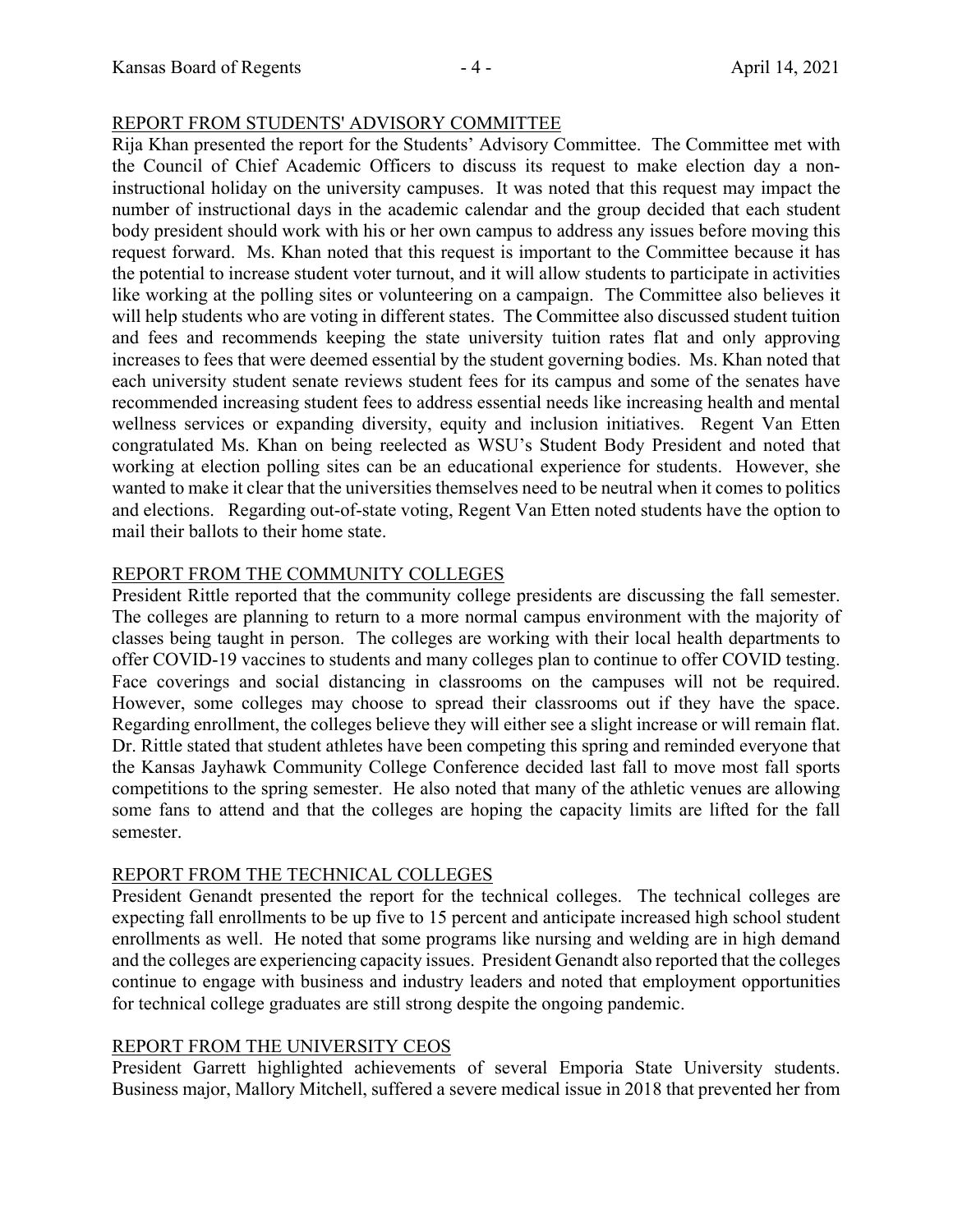completing her degree at that time. President Garrett announced that despite incredible difficulty, Mitchell has made an extraordinary recovery and will graduate with a business degree from ESU in December 2021. River Freemond, a student in ESU's School of Library and Information Management, was chosen for an internship at the Smithsonian Institution this summer. Kaleb Barber, a first-generation student who participated in many campus activities, will be graduating this May with a degree in school counseling. Song Yang, a computer science major, co-wrote a paper on acoustic classifications of bird species based on wavelets and learning algorithms. President Garrett also reported that Corky's Cupboard was expanded to help students with food insecurities, and since its opening, the Cupboard has given out over 78,000 items. President Garrett concluded by sharing a video from Kara Kolar, an ESU nursing graduate, who developed a song about COVID-19.

President Mason announced that Fort Hays State University student athlete, Alexandra Hart, won the NCAA Division II national championship in the high jump. Brynn Wooten, who is studying Geoscience at Fort Hays, received a 2021 Barry Goldwater Scholarship. Wooten plans to earn a Ph.D. in paleobiology and wants to conduct research while teaching at a university with a natural history museum. The Fort Hays State University shotgun sports team won the national title and outscored all division II and division I schools. President Mason highlighted that Avery Bollinger, who is a senior at Wiley High School in Wiley, Colorado, will be graduating this spring with a high school diploma and a bachelor's degree from Fort Hays. Bollinger took online courses from Dodge City Community College before she transferred to Fort Hays' online program. President Mason also announced that the renovations to Rarick Hall will be completed soon and noted the project was funded with university funds (75 percent) and their allocation from the Educational Building Fund.

President Myers announced that John and Kim Vanier gifted three flight trainers to the Kansas State University Polytechnic campus. The two flat-panel trainers and one full trainer will enable faculty to instruct future aviators in some of the best state-of-the-art training devices. President Myers stated that the Vanier's gift directly aligns with the University's Global Aeronautics Initiative, which is to create leading-edge and accessible educational and training capabilities to support industry talent needs of tomorrow, with graduates better prepared for careers of the future. He reported that on March 13<sup>th</sup> the University's Shelter Medicine Community Outreach Vehicle, also called Wellness on Wheels, successfully completed its first trip after more than two years of fundraising, design and production. The vehicle is unique because it allows members of the K-State shelter medicine team to help people with pets receive basic veterinary care even though they may have limited financial resources, physical limitations on access to care or insufficient knowledge about the importance of veterinary care. President Myers highlighted that the All In for K-State fundraising event raised over \$500,000, which will be used to help students save money on textbooks by supporting Textbooks 2.0. He thanked all the donors for their generosity. President Myers also reported that the Kansas State University College of Education's Rural Education Center hosted the 2021 Rural Education Summit: Homegrown Solutions. Focusing on rural school districts, the summit centered around three key issues: recruitment, reinforcement and retention.

Interim President Muma reported that Wichita State University's COVID-19 positivity rate remains low and over 2,197 individuals on campus have received at least their first dose of the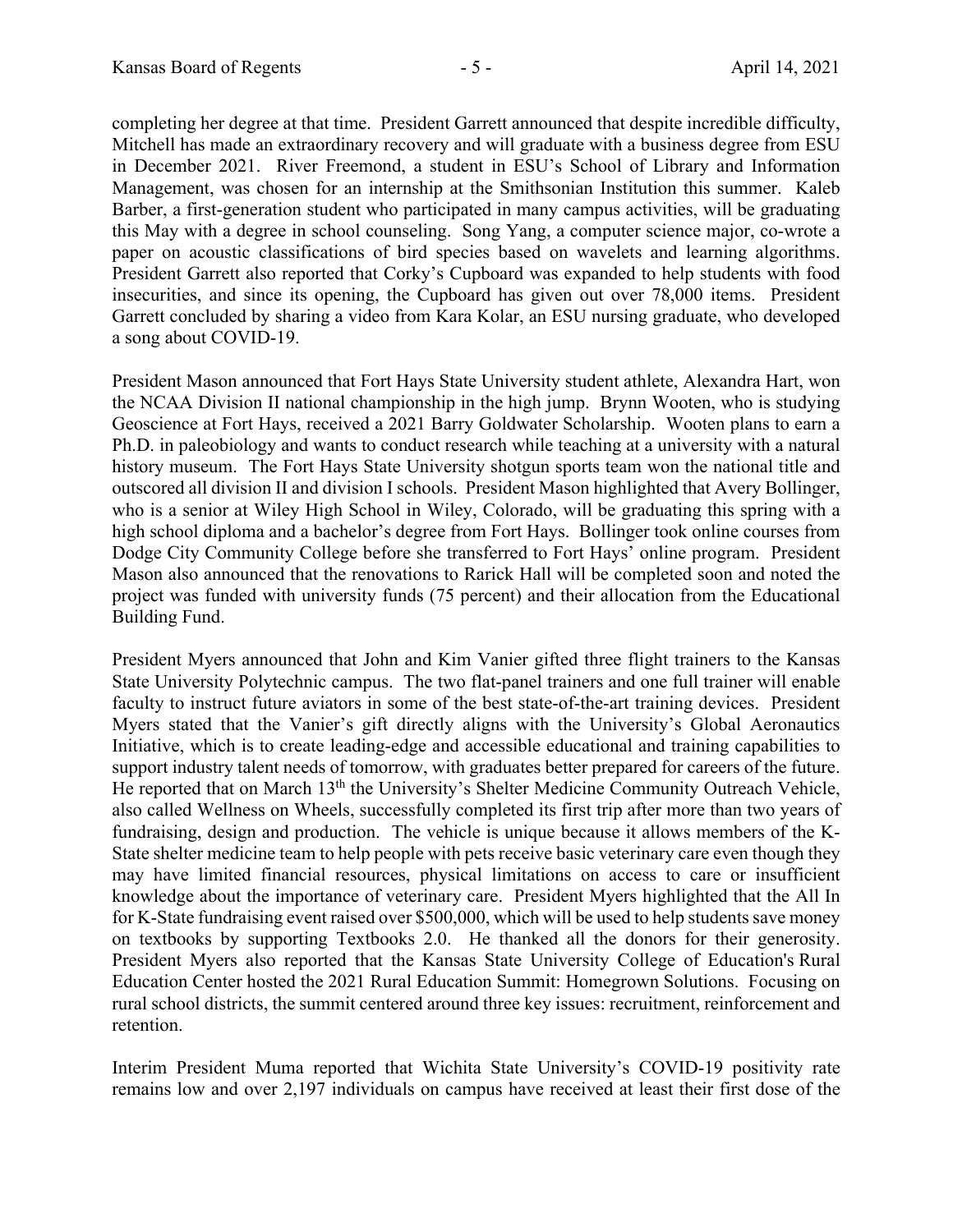vaccine. Dr. Muma stated that all faculty and staff will be returning to campus on June 1st in a pre-Covid work environment to prepare for the fall semester. Dr. Muma then highlighted projects that are occurring on the WSU campus that directly align with the Board's strategic plan, *Building a Future*. Under Pillar I (Helping Kansas Families), the Shocker Neighborhood coalition is working to engage and empower the neighborhood communities surrounding the WSU campus. The Shocker Neighborhood Commitment provides last-dollar funding, as well as academic support and career planning services, for students who live in this area and choose to attend Wichita State. With regard to Pillar III (Advancing Economic Prosperity), WSU recently dedicated its Advanced Virtual Engineering and Testing lab to Kansas Senator Jerry Moran. Senator Moran has been a strong advocate for education, industry, and government coming together to meet the needs of businesses and people of our state. He also supports the University's priority to help build the economic growth and prosperity of the Wichita community. Dr. Muma reported that WSU hosted a panel discussion on freedom of expression. The panel of academic and legal experts discussed the responsibilities and roles of public universities to promote and protect the First Amendment. Dr. Muma noted it was a rigorous discussion of how universities can facilitate important conversations and debate around sensitive and controversial topics. Dr. Muma also announced that Brittany Wojciechowski, a Ph.D. student in aerospace engineering, was awarded the National Science Foundation's Graduate Research Fellowship.

President Scott stated that over this past year, the universities have been dealing with issues related to the pandemic and making decisions so that students can continue their education. He noted that students have been resilient and able to achieve their academic goals even in a difficult environment. He gave an example of three nursing students who will be graduating from PSU this spring and noted all three have job offers for after graduation. President Scott stated that PSU will be celebrating students and their achievements at its spring commencement ceremonies, which are scheduled to be in person. He thanked Regent Kiblinger for being a speaker at these events. President Scott announced that a simulation hospital will be built adjacent to the Irene Ransom Bradley School of Nursing and noted that private donors invested \$6 million to fund the project. Another facility project that will hopefully begin soon is the improvement to the Kelce College of Business building. When the project is completed, Dr. Scott stated that about ten percent of the University's deferred maintenance issues will be removed. President Scott then highlighted the many awards that students have achieved throughout the year.

Chancellor Girod stated that the University of Kansas Debate Team made it to the Final Four in the National Debate Tournament. Azja Butler and Nate Martin won eleven consecutive debates and were the 18<sup>th</sup> KU team in tournament history to reach the Final Four and the fourth in the last five years. The Chancellor noted that at the Tournament, Butler became the first Black woman to win the Ross Smith Top Speaker award, and Martin took the second-place speaker award. Chancellor Girod reported that three KU students were awarded Barry Goldwater Scholarships: Jonah Stiel, a junior majoring in chemistry; Emma Cosner, a junior majoring in chemistry and minoring in physics; and Anton Barybin, a junior majoring in chemistry. The Chancellor stated that several of KU's programs were highly ranked by *U.S. News & World Report* including Local Government Management (#1), Special Education (#1), and the School of Medicine for primary care (#9). Chancellor Girod then highlighted several faculty members. Carol Fabian, principal investigator and founder of KU Cancer Center's Breast Cancer Prevention and Survivorship Research Center, will use a \$4.2 million, five-year grant from the National Cancer Institute to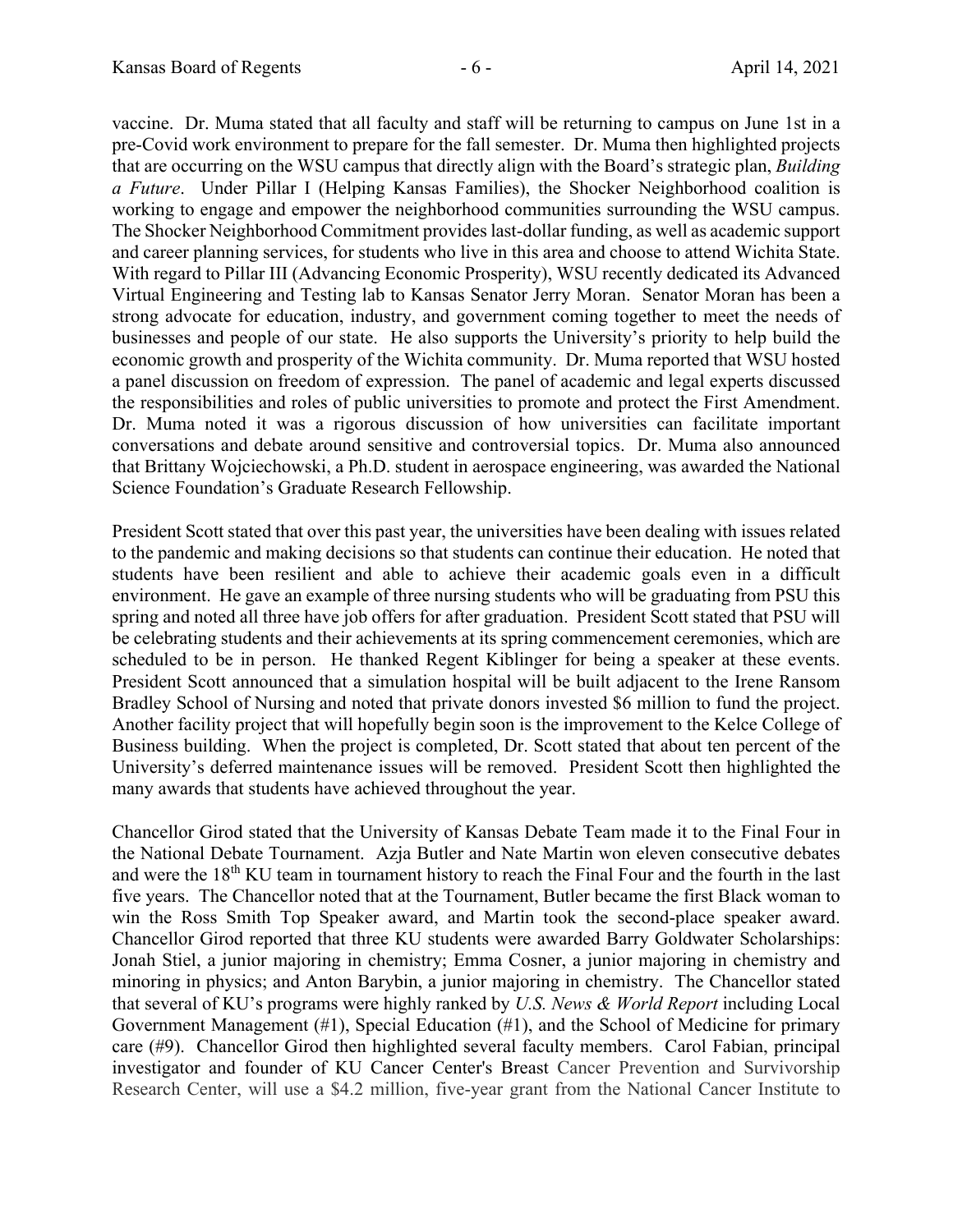study the effects of bazedoxifene and low-dose conjugated estrogen in women who are at increased risk for developing breast cancer. Jennifer Ng, Associate Vice Provost for Faculty Development and a Professor of Educational Leadership & Policy Studies, was named to the Association of American Universities Advisory Board on Racial Equity in Higher Education. Robert Unckless, Assistant Professor of Molecular Biosciences, received the Faculty Early Career Development (CAREER) award from the National Science Foundation (NSF). The award is the highest honor given by the NSF to young researchers. The Chancellor also announced that KU has named Travis Goff as its Athletic Director.

(PowerPoints filed with Official Minutes)

## BREAK

The Chair called for a break at 3:20 p.m. and resumed the meeting at 3:34 p.m.

## **STANDING COMMITTEE AND OTHER REPORTS**

## ACADEMIC AFFAIRS

Regent Kiblinger reported that the Board's Academic Affairs Standing Committee reviewed a 2020 accreditation report that noted the accreditation status of individual programs at each state university. Board staff presented a progress report that detailed the number of students majoring in academic programs that were launched within the last three years. The report allowed the Committee to review the number of students who majored in a new academic program in comparison to the number of majors that the university projected when it proposed the program. The Committee received an update on the progress of the General Education Workgroup, which is developing a proposed framework for a statewide general education package. Regent Schmidt then updated the Committee on Wichita State's Direct Support Professionals work. WSU has designed eight badges relating to Direct Support Professionals, and students can earn one credit hour for each badge.

#### FISCAL AFFAIRS AND AUDIT

Regent Rolph presented the Fiscal Affairs and Audit Standing Committee report. Jim MacMurray with the Kansas Development Finance Authority presented information on each state university's indebtedness. In the past year all six state universities have pursued refinancing of outstanding debt to garner savings from lower interest rates. KDFA uses Moody's Investor Services for its analyst ratings, and this past year the universities held their existing ratings, and Moody's has removed its negative outlook for the higher education sector. The Committee then reviewed the three Johnson County Education Research Triangle budgets for FY 2022 and reviewed the fiscal items on the Board's agenda.

#### **GOVERNANCE**

Regent Feuerborn reported that the Governance Committee reviewed two items at its morning meeting. The Committee received the recommendations from the Workgroup that was charged to consider how faculty might provide input into the development of any framework proposed by a state university that may implement the Board's temporary, pandemic-related workforce management policy. The Workgroup recommendations will be presented to the Board later in today's agenda. The Committee also discussed the roll-out recommendations tied to the Board's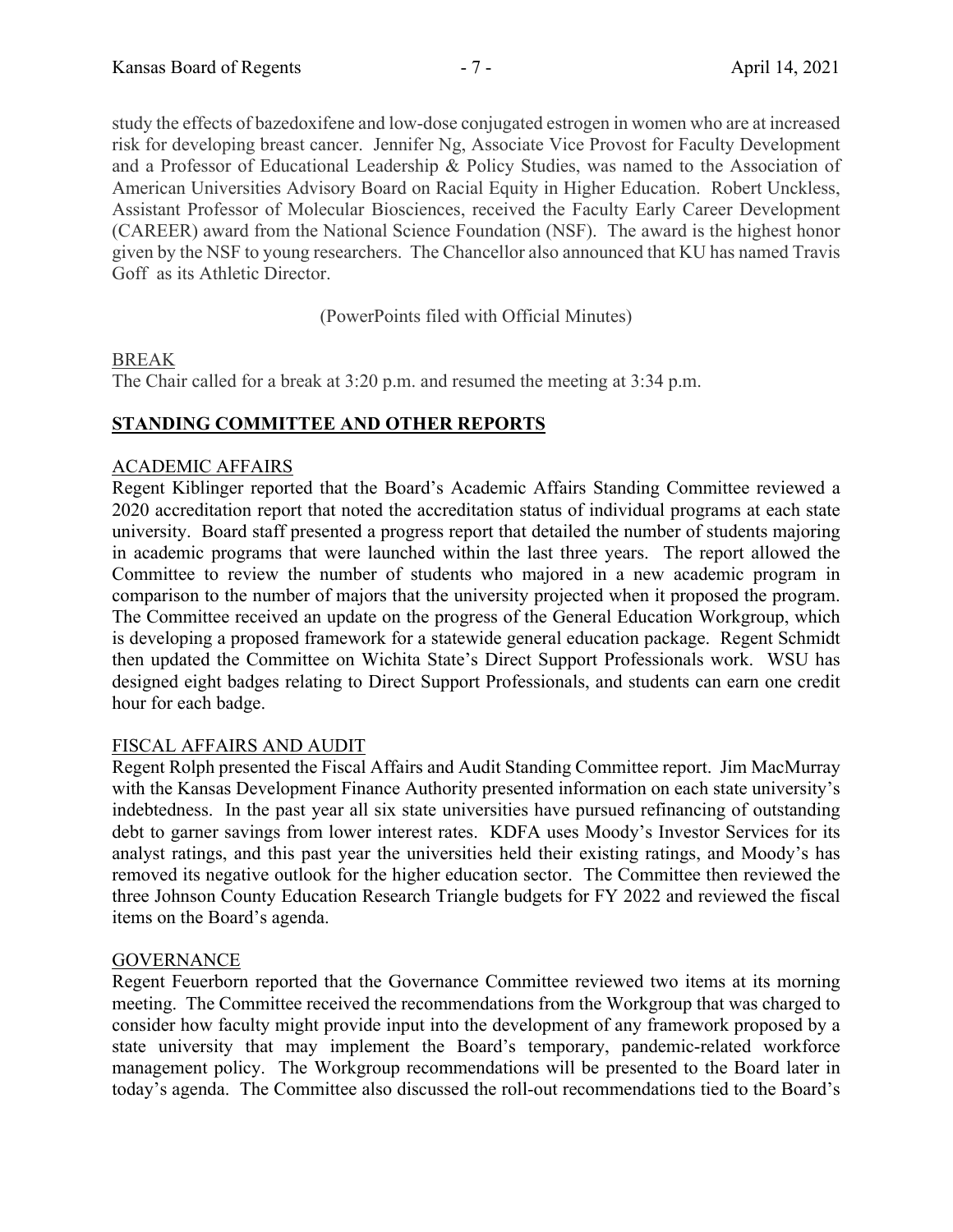Free Expression Statement. These recommendations will also be presented to the Board later today.

## **APPROVAL OF CONSENT AGENDA**

Regent Van Etten moved, with the second of Regent Rolph, that the Consent Agenda be approved. The motion carried.

#### *Academic Affairs*

#### UNIVERSITY QUALIFIED ADMISSION POLICIES

The university admission policies were approved. Each university's policy reflects the admission requirements as outlined in the regulations.

## (Policies filed with Official Minutes)

#### AMENDMENT TO ADMISSION AND INDIVIDUAL PLANS FOR STUDENT SUCCESS POLICIES

The amendments to the Admission and the Individual Plans for Student Success policies, as set out below, were approved. The amendments were updated to include references to the new qualified admission regulations.

## **CHAPTER II: GOVERNANCE**<sup>1</sup>  **– STATE UNIVERSITIES**

#### . . . **B STUDENTS**

#### 1 ADMISSION

a Admission of Undergraduate Students to State Universities

Admission of all undergraduate degree-seeking students to state universities shall be in compliance with the Board's Qualified Admission Regulations, K.A.R. Articles 88-29, 29a, and 29b, 29c, and 29d, as applicable. State universities may set admission requirements for undergraduate non-degree seeking students.

b Admission to Undergraduate Programs and Graduate Programs

State universities may restrict admission to undergraduate programs and graduate programs where conditions warrant. Any such restrictions shall not conflict with K.A.R. Articles 88- 29, 29a, and 29b, 29c, and 29d, as applicable.

c Auditing Undergraduate and Graduate Courses

Any Kansas resident 60 years of age or older shall be permitted to audit eligible courses offered by a state university with no requirement for payment of tuition and fees ordinarily required of every student as a condition of enrollment under the following conditions:

i Any person interested in auditing an undergraduate or graduate course pursuant to this

<sup>&</sup>lt;sup>1</sup> See Chapter I., Section A.3. for definition of Governance.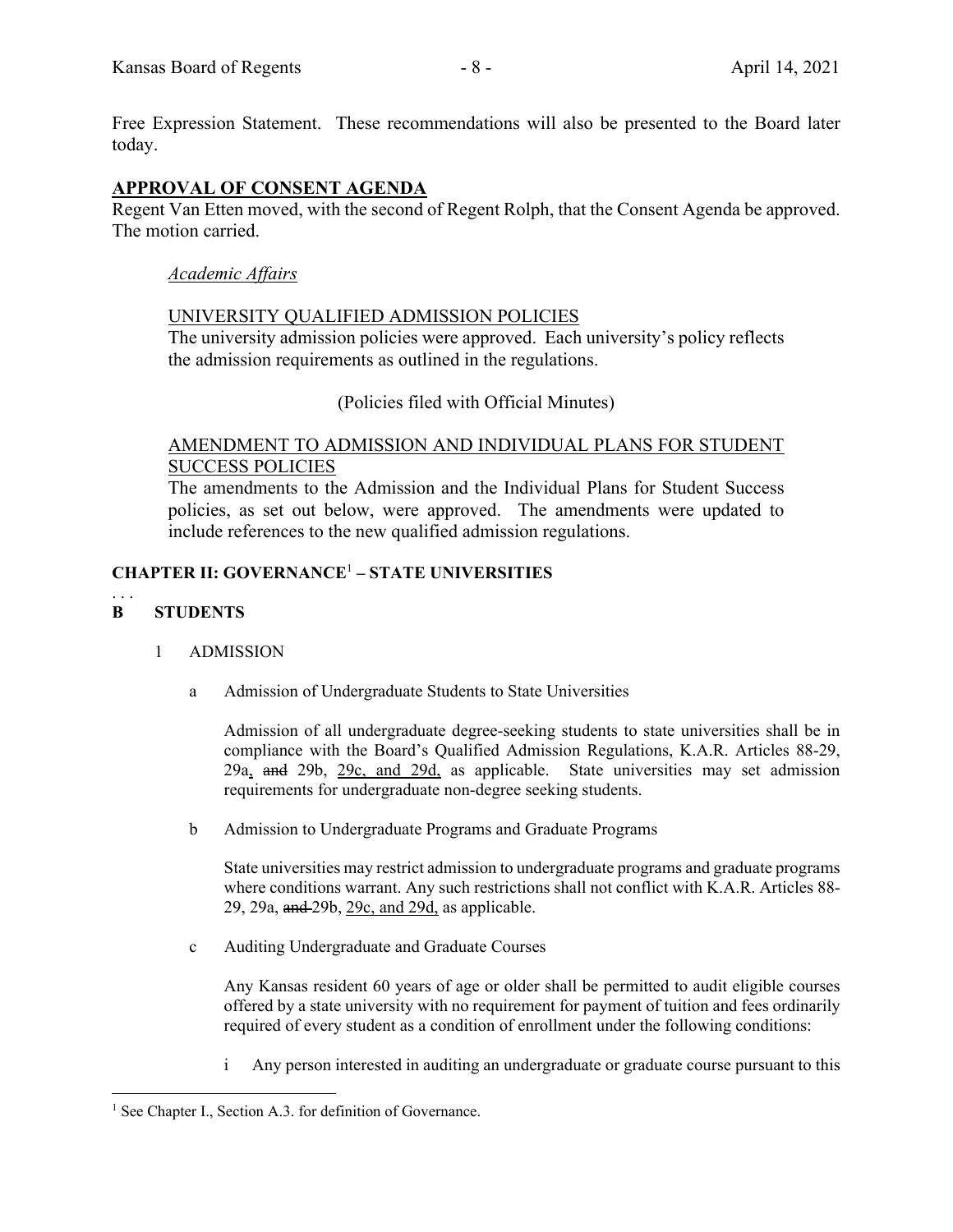provision shall present sufficient proof of age and residency to the state university prior to enrollment;

- ii any qualifying person interested in auditing an undergraduate course pursuant to this provision shall be admitted to the state university as a non-degree seeking student for purposes of K.A.R. Articles 88-29, 29a and 29b, 29c, and 29d, and subject to all other university policies related to non-degree seeking students enrolled in such undergraduate courses including, if any, limits on the number of credit hours that may be taken per semester;
- iii any qualifying person interested in auditing a graduate course pursuant to this provision shall meet the university and program conditions for admission as a non-degree seeking graduate student, and shall be subject to all other university policies related to nondegree seeking students enrolled in such graduate courses including, if any, limits on the number of credit hours that may be taken per semester;
- iv the state university may restrict or prohibit the enrollment of any otherwise qualifying person interested in auditing undergraduate or graduate courses that meet the Board's definition of distance education courses, or that are part of an undergraduate program with program-specific admissions requirements;
- v a qualifying person may audit eligible undergraduate or graduate courses only on a space-available basis; and
- vi a qualifying person may be required to pay any special fees associated with the course being audited.

All determinations as to residency, age, admission restrictions on non-degree seeking students, the designation of undergraduate and graduate courses and programs eligible for auditing, and the space available for the auditing of courses pursuant to this provision shall be made by the state university involved.

#### 2 INDIVIDUAL PLANS FOR STUDENT SUCCESS

- a Each state university shall develop and implement a process requiring each student admitted as an exception to the qualified admission standards set forth in K.A.R. 88-29-1 *et seq.* Articles 88-29, 29a, 29b, 29c, and 29d to adopt a written individual plan for student success. Processes and mechanisms to comply with this policy and statutory requirements imposed in K.S.A. 76-717 must be in place by the 2013 fall semester.
- b Individual plans shall be developed in accordance with the requirements of K.S.A. 76-717 and shall:
	- i Be jointly developed by the student and the student's advisor. Other university employees may be involved, at the discretion of the institution.
	- ii Address the student's academic coursework. If deemed appropriate by the student and the student's advisor, plans may address other issues, such as extracurricular activities, financial needs and any other aspect of student life having a bearing on academic success.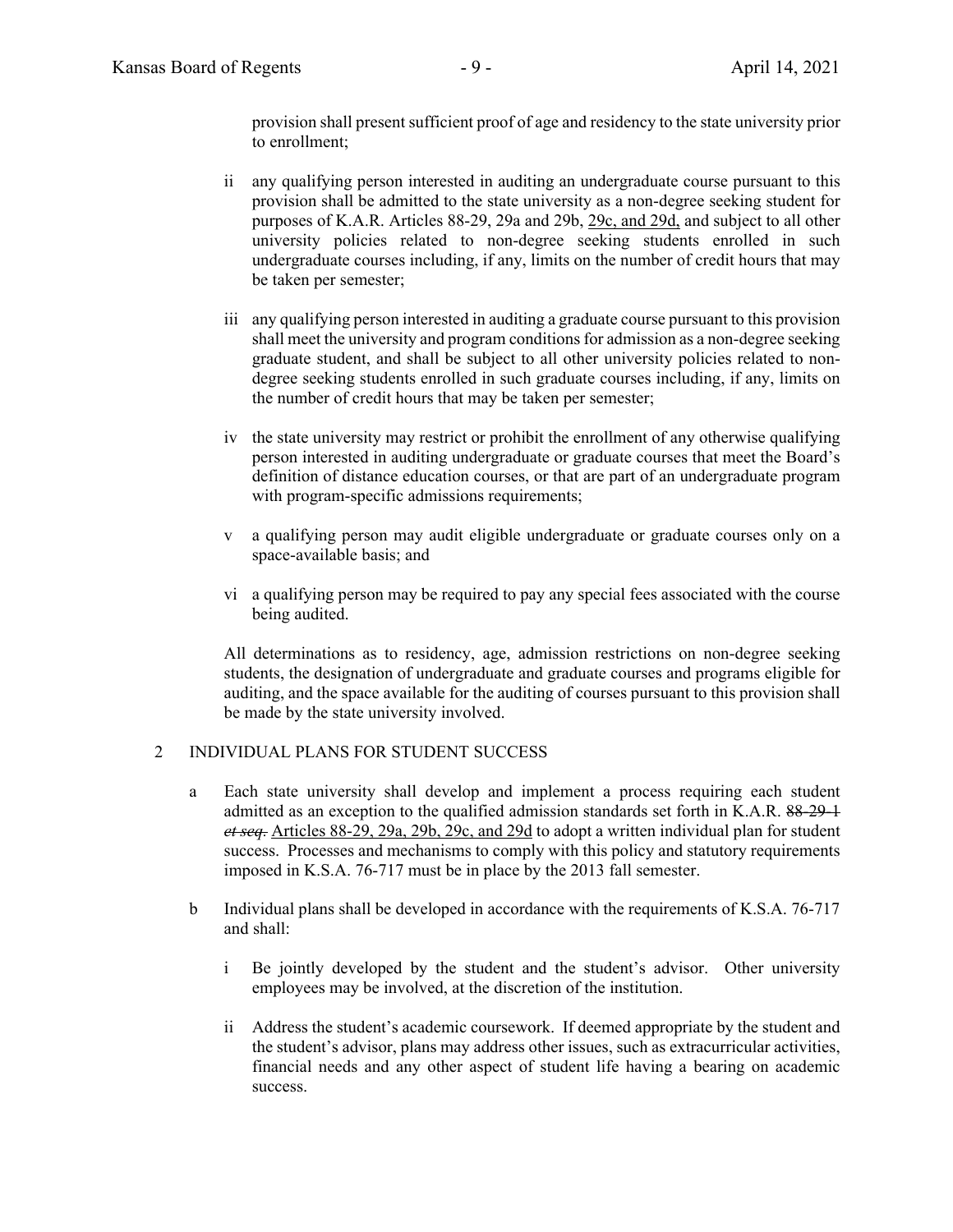- iii Be adopted prior to the student's initial enrollment at the university.
- iv Be reviewed by the student and the student's advisor at least once each semester in the first academic year immediately succeeding adoption of the plan. Based on this review, the plan may be revised upon mutual agreement between the student and the student's advisor.
- c Each state university shall regularly report to the Board's Vice President of Academic Affairs on the academic progress of students admitted as exceptions.

#### ACCREDITATION FOR MASTER'S IN ATHLETIC TRAINING – KUMC

The University of Kansas Medical Center received approval to seek accreditation for its new Master of Science in Athletic Training with the Commission on Accreditation of Athletic Training Education (CAATE). The initial cost of the accreditation is \$13,500 with an annual renewal fee of \$5,000.

## *Fiscal Affairs & Audit*

## NEW TUITION RATE – ESU

Emporia State University received authorization to reduce its School of Library and Information Management's special out-of-state tuition rate (\$618.79 per credit hour) to the regular ESU Distance Education (DE) tuition rate (\$409.21 per credit hour). This change will take effect at the beginning of FY 2022.

#### *Retirement Plan*

## FUND INVESTMENT LINE-UP CHANGES IN THE BOARD'S MANDATORY AND VOLUNTARY RETIREMENT PLANS

The below fund investment line-up changes in the Board's Mandatory and Voluntary Retirement Plans were approved.

- Replace the TIAA-CREF Mid-Cap Value Fund with the John Hancock Disciplined Value Mid-Cap R6 (JVMRX) and
- Move the Voya suite of Vanguard Target Retirement Investor share class funds to the Institutional share class funds and add the 2065 vintage to the line-up.

These changes will be effective on July 1, 2021, or as soon thereafter as administratively feasible, and the Board's Investment Policy Statement will be updated to reflect the changes.

#### *Technical Education Authority*

## DEGREE AND CERTIFICATE PROGRAMS SUBMITTED BY COLLEGES

Cowley County Community College received approval to offer a Technical Certificate A (18 credit hours), Technical Certificate B (35 credit hours), Technical Certificate C (47 credit hours) and an Associate of Applied Science degree (65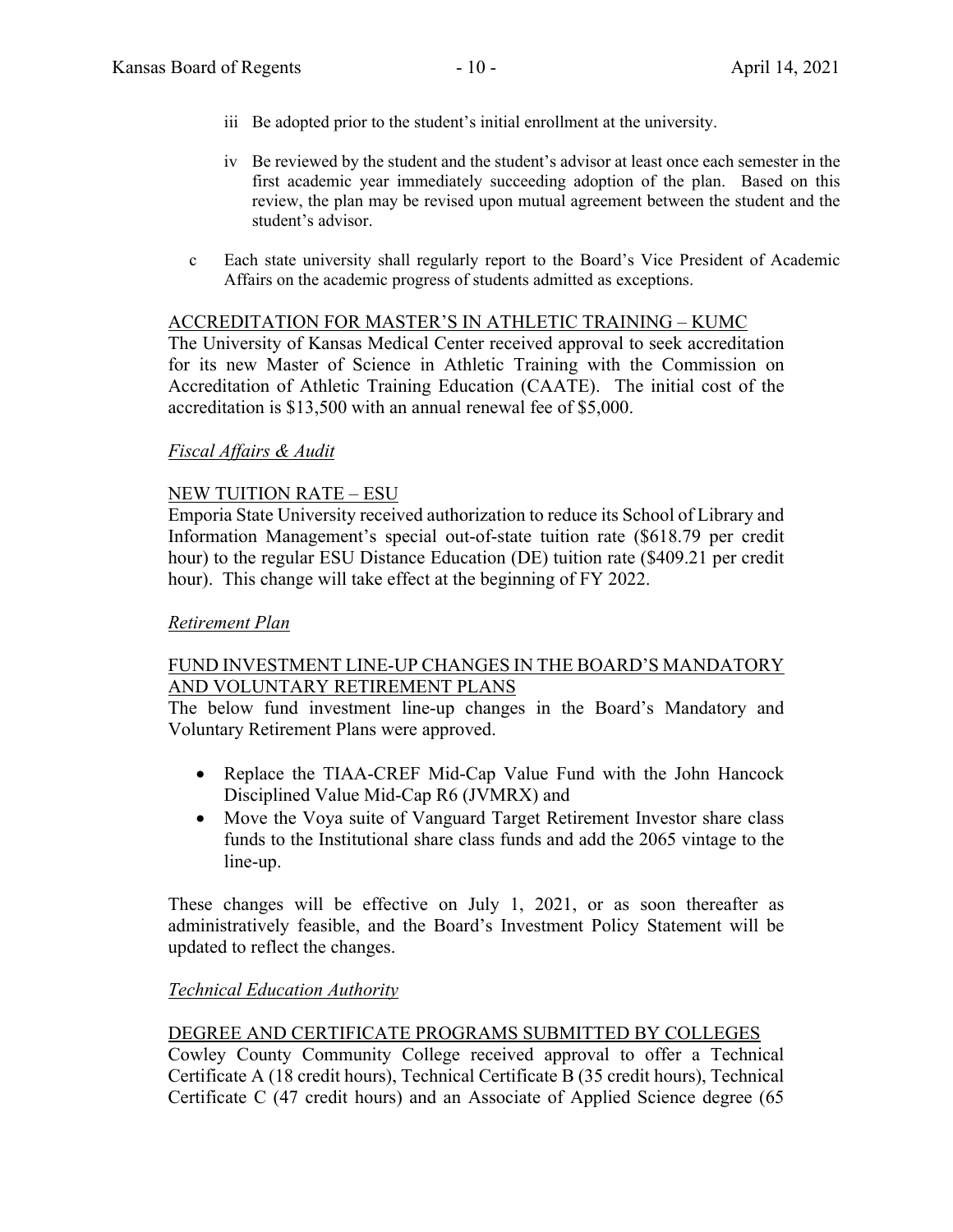credit hours) in Carpentry/Construction Trades (46.0201). The estimated cost of the program is \$123,775, which will be funded with institutional contingency dollars and business industry donations. The program will begin in the fall of 2021.

Garden City Community College received authorization to offer a Technical Certificate A (16 credit hours) in Computer Support Specialist (11.1006). The estimated cost of the program is \$63,600. Existing college faculty will be utilized and will be funded through state aid, student tuition, and local mil levy dollars. Instructional supplies and materials, and technology and/or software will be funded through the President's Consulting/Contract Services line item. The program will begin in the fall of 2021.

Kansas City Kansas Community College received approval to offer a Technical Certificate C (49 credit hours) and an Associate of Applied Science degree (65 credit hours) in Automation Engineer Technology (15.0406). The estimated cost of the program is \$672,145, which will be funded with business and industry donations, the Kansas Innovation Grant, and institutional funds. The program will begin in the fall of 2021. The College also received approval to offer a Technical Certificate B (33 credit hours) and an Associate of Applied Science degree (61 credit hours) in Surveying Technology (15.1102). The estimated cost of the program is \$225,145. The program will be funded with institutional funds and will begin in the fall of 2021.

Neosho County Community College received approval to offer a Technical Certificate A (16 credit hours) in Dietary Manager (51.3103). The estimated cost of the program is \$25,200. The College and USD 413 will fund the program, which is scheduled to begin in the fall of 2022.

Wichita State University Campus of Applied Science and Technology (WSU Tech) received authorization to offer a Technical Certificate A (22 credit hours) and an Associate of Applied Science degree (61 credit hours) in Unmanned Aircraft Systems (49.0199). The estimated cost of the program is \$115,000, which will be funded by institutional funds. The program will begin in the fall of 2021. WSU Tech also received approval to offer a Technical Certificate C (50 credit hours) and an Associate of Applied Science degree (65 credit hours) in Tooling and Fixture Fabrication (48.0507). The estimated cost of the program is \$209,004. The costs will be covered with JIIST grant funds received from the Kansas Department of Commerce. The program will begin in the fall of 2021.

## DEGREE AND CERTIFICATE PROGRAM – WICHITA STATE UNIVERSITY CAMPUS OF APPLIED SCIENCES AND TECHNOLOGY

Wichita State University Campus of Applied Science and Technology received authorization to offer a Technical Certificate B (32 credit hours) and an Associate of Applied Science degree (62 credit hours) in Logistics and Supply Chain Management (52.0203). This request had first been made in 2018 but was tabled pending full ownership of the program, which is scheduled to occur when WSU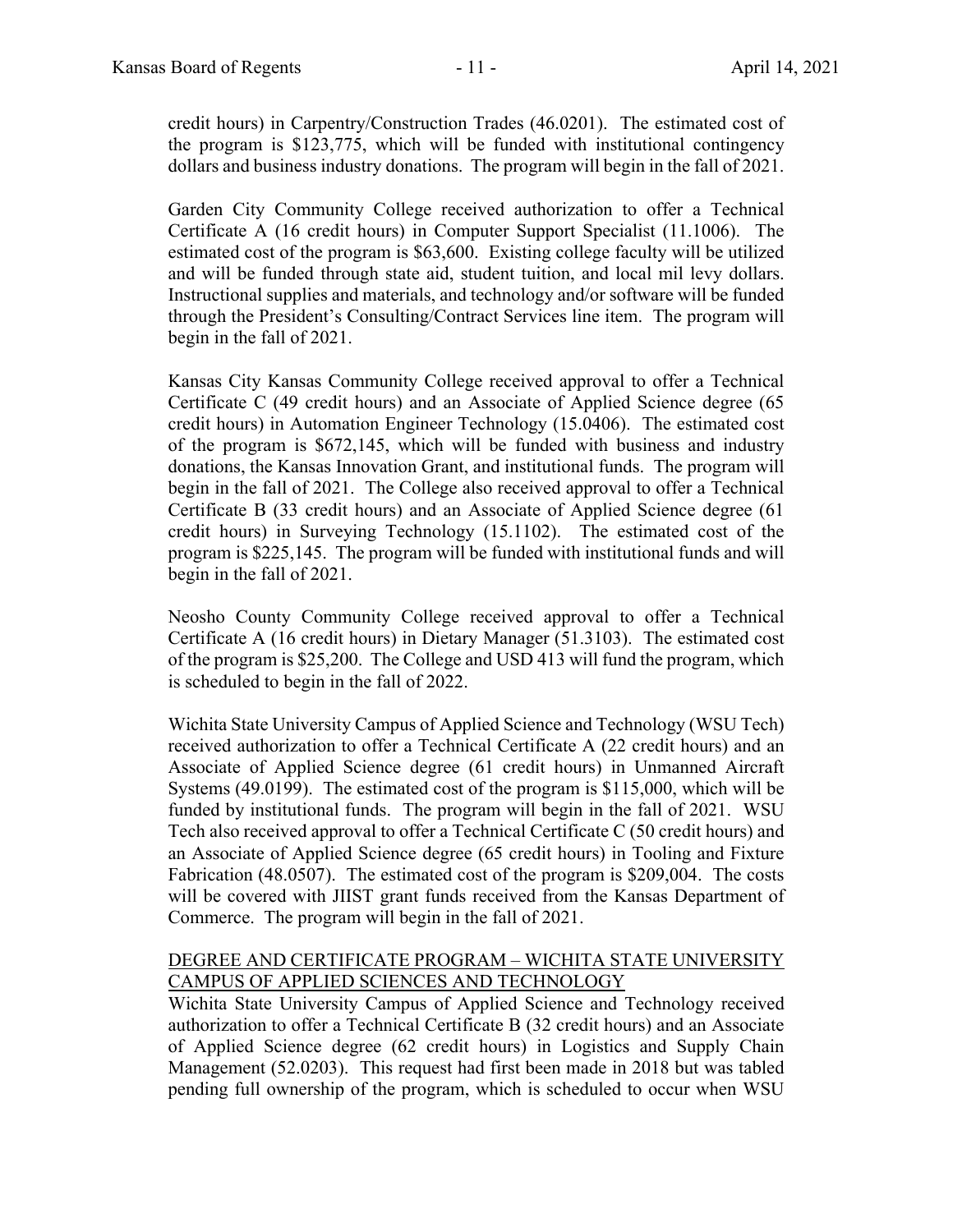Tech's partnership with Pima Community College ends in AY 2021. The estimated cost of the program is \$13,460. All costs will be funded through the institution's general fund. The program will be offered fully online and will begin in August 2021.

## EXCEL IN CTE FEES FOR PROGRAMS OFFERED BY COLLEGES

The Excel in CTE fees for the programs offered by the following colleges were approved: Cowley Community College's Carpentry/Construction Trades program, Garden City Community College's Computer Support Specialist program, Neosho County Community College's Dietary Manager program, Kansas City Kansas Community College's Automation Engineer Technology program, Wichita State University Campus of Applied Sciences and Technology's Logistics and Supply Chain Management and Unmanned Aircraft Systems programs.

(Excel in CTE Program Fees filed with Official Minutes)

## **CONSIDERATION OF DISCUSSION AGENDA**

## *Academic Affairs*

## PROGRAM REVIEW REPORT

Daniel Archer, Vice President for Academic Affairs, reported the state universities are required to review Board approved programs at least once every eight years to ensure academic quality. He stated this process is different from the Board's low enrollment program review process, which focuses on low-enrollment undergraduate programs. Dr. Archer noted the following criteria are used in the program review process: 1) centrality of the program to fulfilling the mission and role of the institution; 2) quality of the program as assessed by the strengths, productivity and qualifications of the faculty; 3) quality of the program as assessed by its curriculum and impact on students; 4) demonstrated student need and employer demand for the program; 5) service the program provides to the discipline, the university and beyond; and 6) cost-effectiveness. For the academic year 2019-2020 program review cycle, Emporia State University, Fort Hays State University, Kansas State University, Pittsburg State University, the University of Kansas, the University of Kansas Medical Center, and Wichita State University reviewed a total of 139 academic degree programs at various academic levels. As a result, 127 programs were recommended to continue, five were recommended for additional review, five were recommended for enhancement, and two were identified to be discontinued. Dr. Archer noted that the review of programs flagged for additional review must be completed within four years. Regent Rolph asked when the Board will be receiving information on the university faculty workload policies. Vice President Archer stated that Board staff has gathered information from the universities and plans to work with the Board's Academic Affairs Standing Committee to determine what the next steps are in the process.

(PowerPoint filed with Official Minutes)

## *Fiscal Affairs and Audit*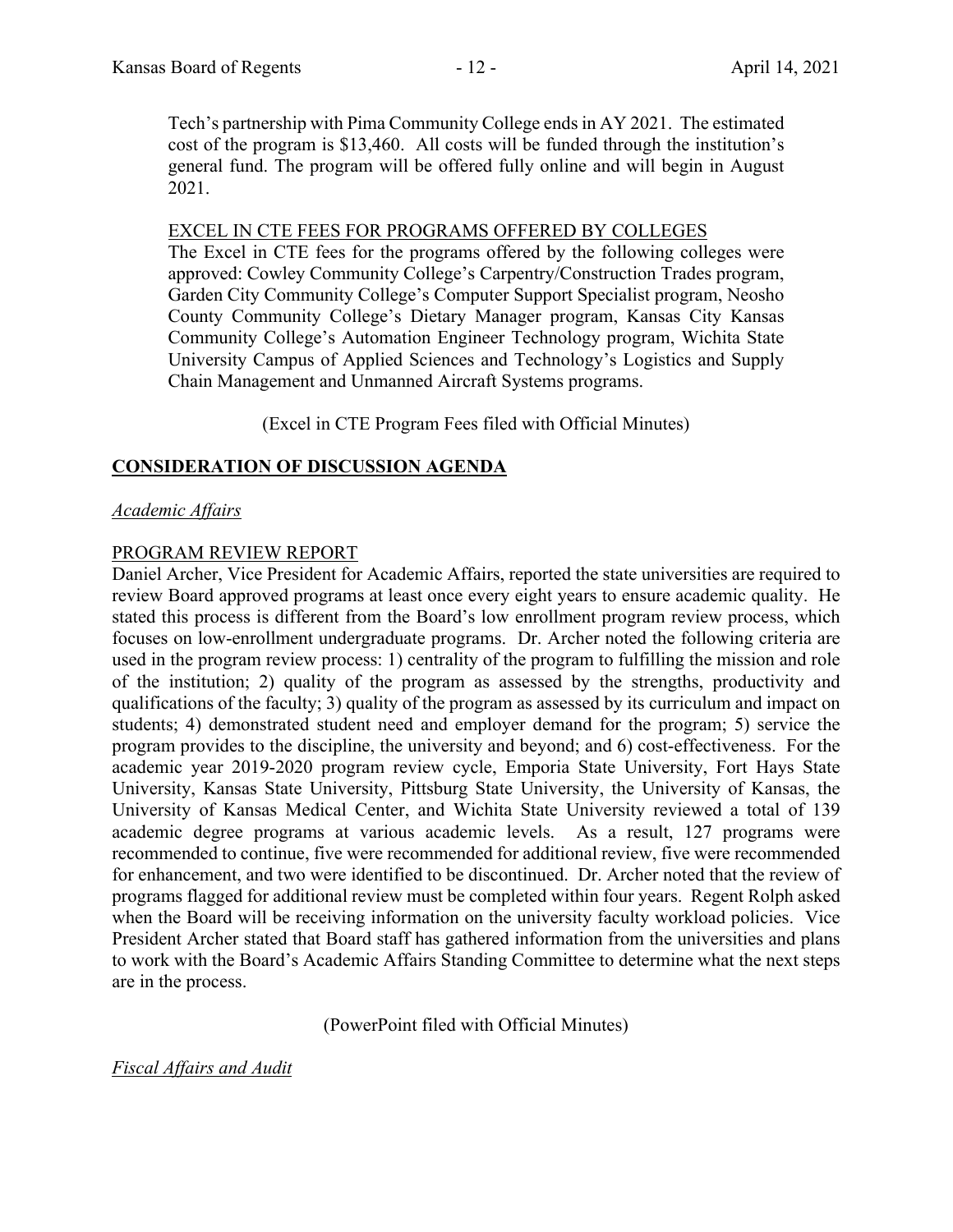CAPITAL IMPROVEMENT REQUESTS FOR FY 2023 AND FIVE-YEAR PLANS (First Read) Chad Bristow, Director of Facilities, presented the proposed Capital Improvement Requests for FY 2023 and Five-Year Plans for the state universities. He noted that staff is recommending approval of the following: 1) all projects funded by non-state funds as submitted, 2) the university system request for spending authority for Rehabilitation & Repair projects from the Educational Building Fund, and 3) revising the proposed funding source of the individual building/infrastructure projects requesting state appropriations in FY 2023 and designating them as 'To Be Determined' (TBD). The Board will act on the recommendations at the May meeting.

(Tables 1 filed with Official Minutes)

## *Governance*

## RECOMMENDATIONS FROM WORKGROUP

Regent Rolph stated that last month the Council of Faculty Senate Presidents asked the Board to create a workgroup made up of a cross-section of university employees to offer recommendations to the Board as to how the temporary, COVID-related policy on workforce management should be implemented, specifically the framework that the policy requires be submitted to and approved by the Board prior to utilizing the policy. The Governance Committee created the workgroup, named its members, gave it a charge, and appointed Regent Rolph as the workgroup's chairman. The group met and came to a consensus on the proposed recommendations. The Governance Committee discussed the proposed policy amendments earlier today and recommends approval. General Counsel Julene Miller stated the proposed changes to the policy would allow elected representatives from the faculty, staff, and student governance groups to provide feedback on a draft framework and would require the CEO to communicate to the Board and the campus the rationale for why a framework must be implemented. Regent Hutton suggested that the Board wait until May to act on the proposed language, to allow him time to review the changes and gather additional information. Regent Schmidt asked for clarification on how the CEO is going to communicate with the campus community. President Myers, who was on the workgroup, stated that he routinely provides written campus updates. He also noted that for this topic a CEO may host an open forum. Regent Rolph highlighted that the Chancellor and Provost Bichelmeyer have done a great job of publicly explaining KU's financial challenges and the steps they are currently taking to address those challenges. Regent Bangerter thanked the workgroup for their time and believes the proposed changes have been sufficiently vetted. Regent Bangerter moved to approve the policy amendments. Regent Murguia seconded, and the motion carried. Regent Hutton voted against the motion. The following language was approved:

## **CHAPTER II: GOVERNANCE - STATE UNIVERSITIES**

## C. CHIEF EXECUTIVE OFFICER, FACULTY AND STAFF . . .

6. Suspensions, Terminations and Dismissals

. . . **b. Other** *(See COVID-19 Exception for Details)*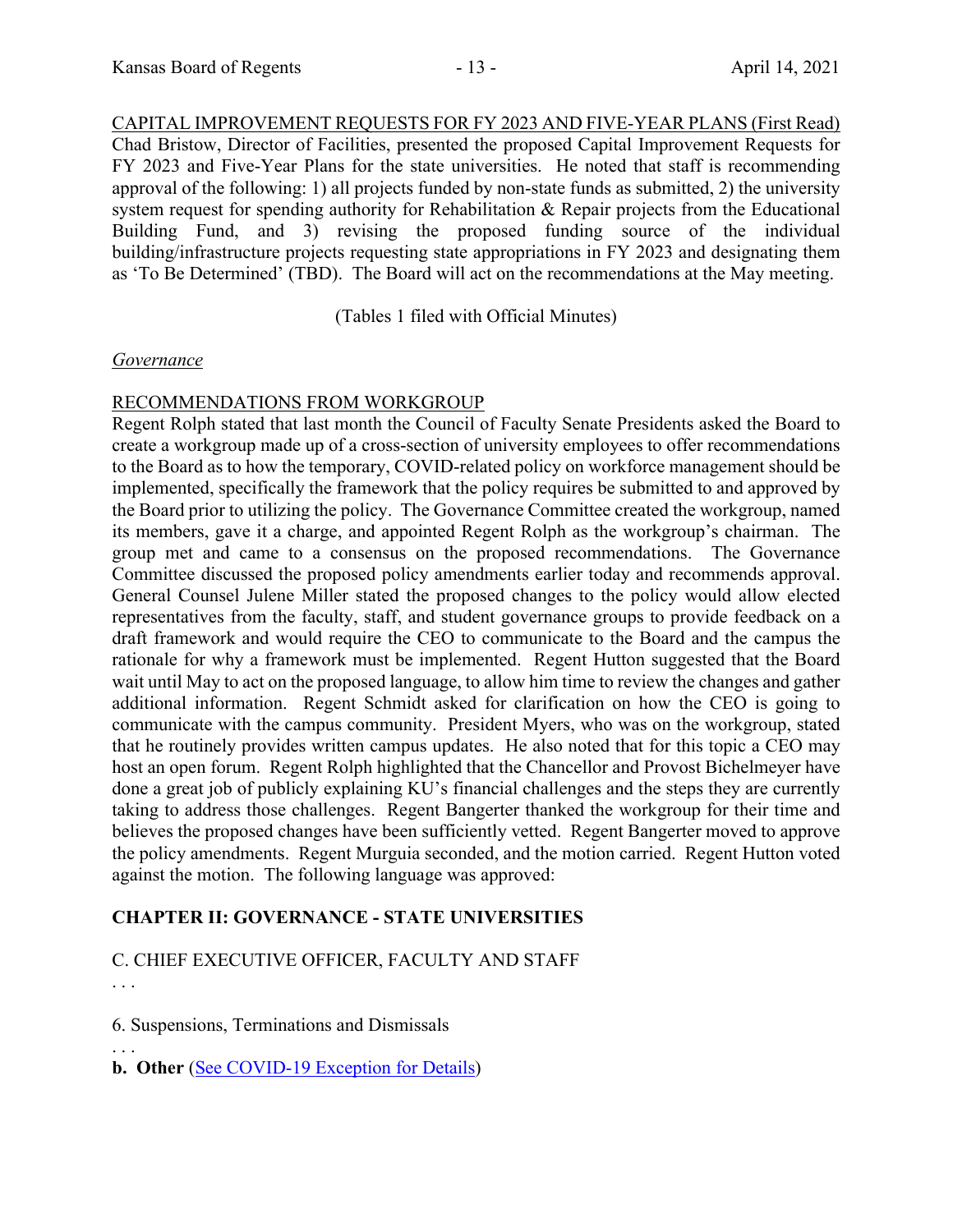**i.** Faculty and staff may also be suspended, dismissed or terminated from employment for reasons of significant reduction in or elimination of the funding source supporting the position, program discontinuance, financial exigency, or for just cause related to the performance of or failure to perform the individual's duties or for violation of the reasonable directives, rules and regulations, and laws of the institution, the Board and the State of Kansas or the United States.

**ii.** In light of the extreme financial pressures placed on the state universities due to the COVID-19 pandemic, decreased program and university enrollment, and state fiscal issues, effective immediately through December 31, 2022 and notwithstanding any other Board or institutional policy, any state university employee, including a tenured faculty member, may be suspended, dismissed, or terminated from employment by their respective university. Such terminations, suspensions, or dismissals shall follow the procedure set forth below. Declaration of financial exigency and the processes associated with declaration of financial exigency shall not be a prerequisite to any suspension, dismissal, or termination authorized by this provision, and no existing university policy hearing procedures shall apply to such decisions.

The chief executive officer of any state university, before making any suspensions, dismissals, or terminations under this provision and before July 1, 2021, shall present to the Board for approval a framework for the university's decision-making under this provision. Elected representatives of the university's faculty, staff and student governance groups shall be given an opportunity to provide input, comments, and recommendations on the draft framework prior to the university provost's endorsement and chief executive officer's adoption and submission of the framework to the Board for approval. Once approved, that framework shall be used for any suspension, dismissal, or termination under this provision. Frameworks for decision-making shall be determined by each state university's chief executive officer and may be based on factors such as, but not limited to, performance evaluations, teaching and research productivity, low service productivity, low enrollment, cost of operations, or reduction in revenues for specific departments or schools. Prior to the framework being implemented on any campus, the university CEO shall communicate to both the campus community and the Board a rationale for why the framework must be implemented instead of existing suspension, dismissal or termination policies.

(1) The university chief executive officer shall provide no less than 30 days' written notice of the suspension, dismissal, or termination to the affected employee, including the reasons for the action.

(2) Any employee given notice of a suspension, dismissal, or termination that expressly invokes the authorization of this provision may submit an appeal of the action of the university chief executive officer, through the Board of Regents office as provided below, to the Office of Administrative Hearings. Suspension, dismissal, or termination not invoking this policy shall have solely those appeal rights provided by existing university policy or other applicable existing procedures.

(3) The employee must submit the appeal to the Board office within 30 days of receiving notice of the employment action. The initial submission must include a copy of the notice of the action being appealed and a written statement, including any relevant supporting evidence or documentation, setting forth the reasons the employee believes the decision to suspend, dismiss, or terminate the employee (a) is substantially inconsistent with the university's decision-making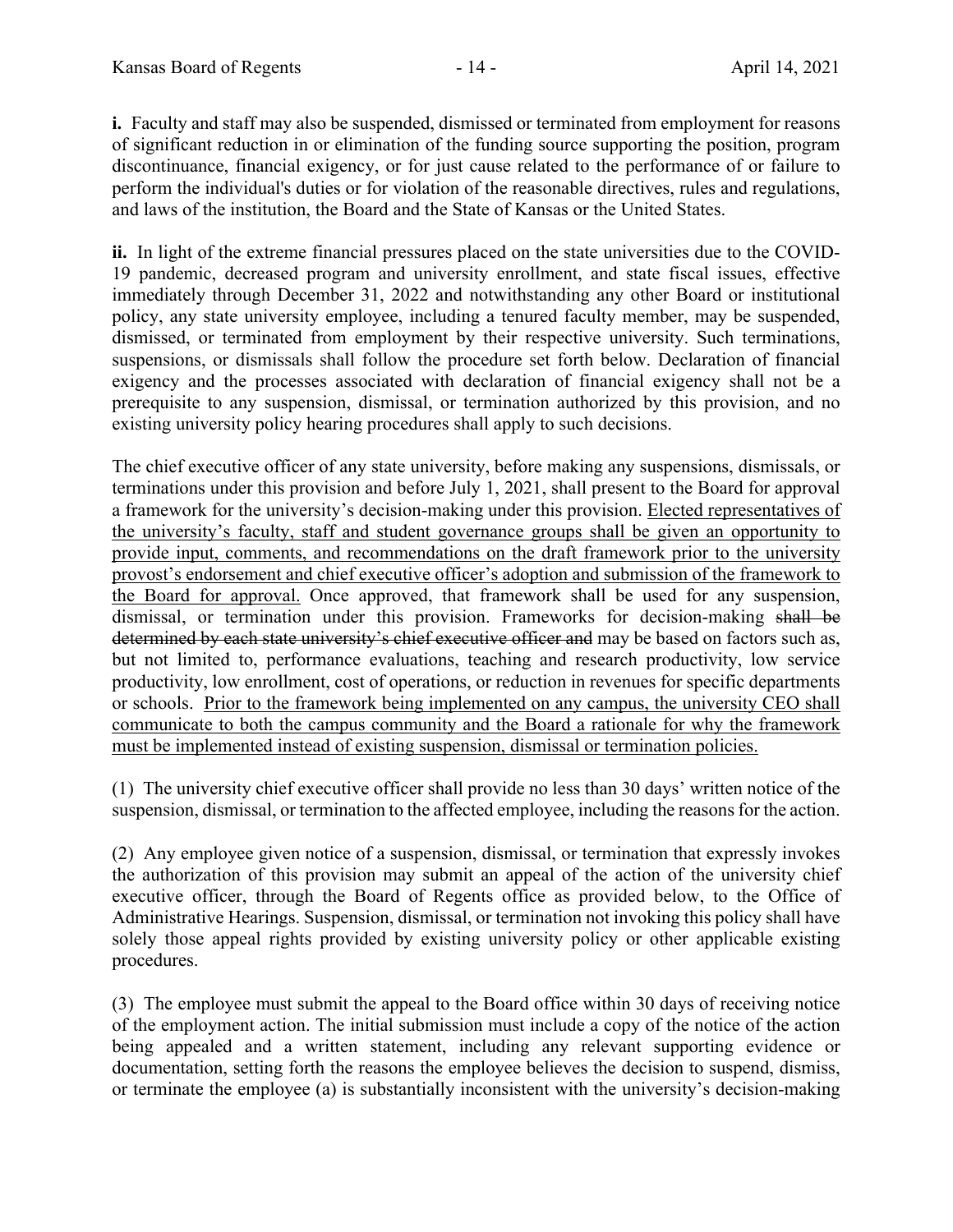framework approved by the Board, (b) was the result of unlawful bias or discrimination; or (c) was otherwise unreasonable, arbitrary or capricious. These shall be the only grounds for reversing the state university chief executive officer's decision. The employee shall provide a copy of the appeal and supporting evidence and documentation to the university's chief executive officer at the time the appeal is submitted.

(4) The university chief executive officer shall have 30 days from receipt to respond in writing to the appeal, including any supporting evidence or documentation, and shall provide a copy of the response and any supporting evidence and documentation to the employee at the time the response is submitted. This 30-day period may be extended for good cause as determined by the Board President and Chief Executive Officer.

(5) Within 10 days of receiving the university chief executive officer's response, the Board office shall refer the appeal to the Office of Administrative Hearings, which shall provide a hearing and decide the case based on the standards stated in this policy and in the university's Board-approved framework. The Board shall provide a copy of the submissions to the Office of Administrative Hearings, along with a copy of this policy and the decision-making framework approved by the Board. The state university shall be responsible for fees charged by the Office of Administrative Hearings.

(6) The burden of proof in any appeal shall be on the employee. There shall be no right of discovery. The review shall be based on the written submissions, and the hearing shall allow oral presentation to the administrative hearing officer by the employee and the university, each of whom may be represented by counsel.

(7) Decisions of the administrative hearing officer shall be final and are not subject to further administrative review by any officer or committee of the university or by the Board of Regents.

(8) An appeal under this policy will not stay the effective date of the suspension, dismissal, or termination. Employees who prevail in their appeal under this policy shall be entitled to reinstatement, back pay and restoration of other lost benefits.

# ROLL-OUT OF FREE EXPRESSION STATEMENT

General Counsel Miller stated that last month the Board adopted its Statement on Free Expression. The Statement affirms the Board's and the state universities' ongoing commitment to the principles underlying freedom of speech, encouraging and promoting rigorous yet respectful debate and critical evaluation of divergent ideas, and explain the limitations on the ability of government entities like the Board and the state universities to regulate protected speech. To provide guidance on how the Statement is to be used by the state universities, the Governance Committee reviewed and approved the following recommendations:

• The Board's Statement on Free Expression shall be readily available through a link on each state university's official website homepage and on a web page dedicated to student life.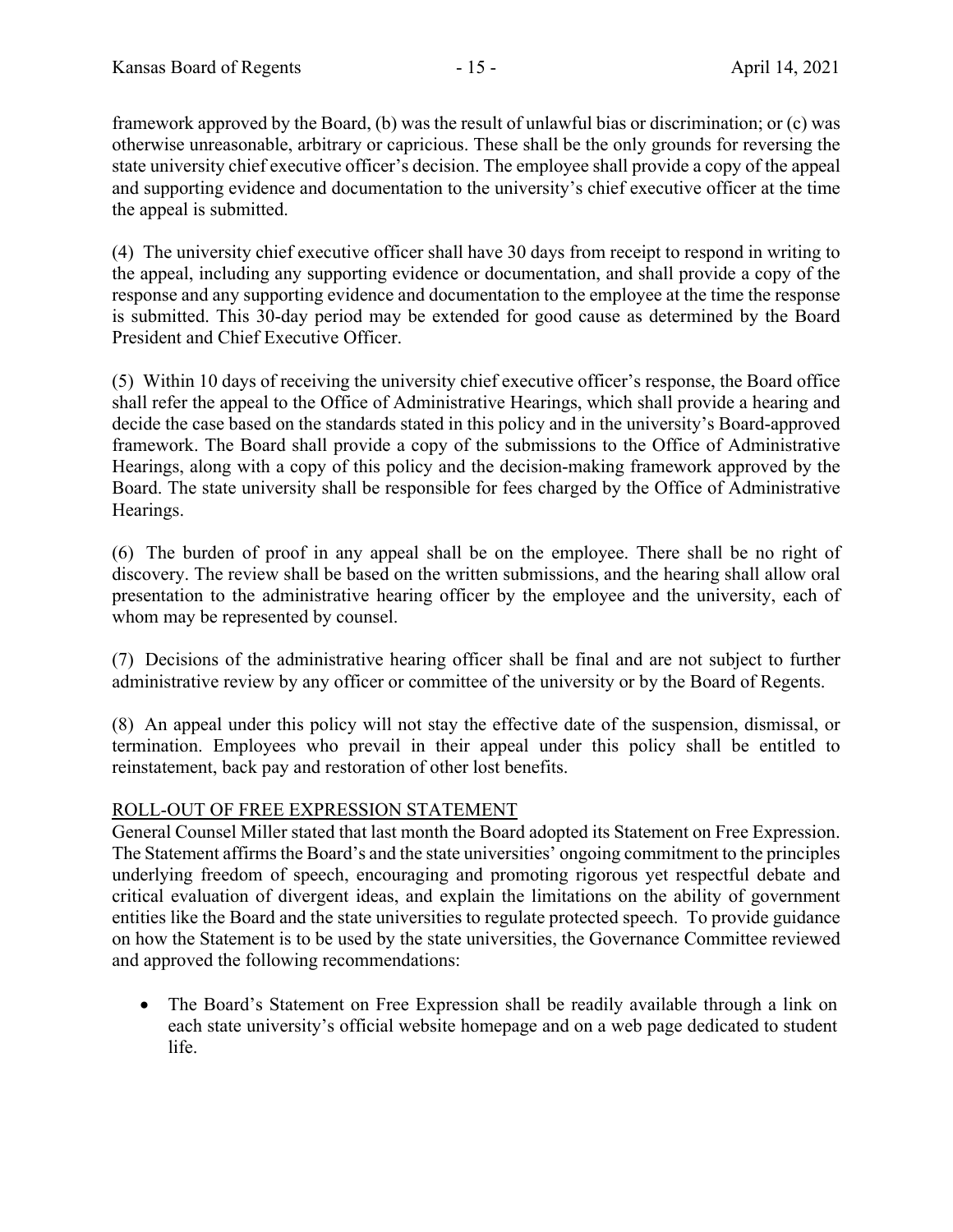- The Board's Statement on Free Expression shall be included in each state university's student orientation materials provided to incoming students, in either printed or digital format.
- Each state university, pursuant to regular university processes,<sup>2</sup> shall review its time, place and manner policies and protocols to ensure they are in alignment with the Board's Statement on Free Expression, Board policy, Kansas statutes, applicable federal laws, and with the United States and Kansas Constitutions and the legal opinions interpreting those provisions.
- Each state university, pursuant to regular university processes, shall review discrimination, harassment and other campus policies and codes that may impact free speech to ensure that they are consistent with the principles expressed in the Board's Statement on Free Expression, appropriately address unlawful conduct, and do not unlawfully restrict or ban protected speech.
- Each state university shall certify to the Board Governance Committee, by June 30, 2021, that the university has completed these reviews and has either completed or is in the process of making any required changes.
- Each state university that chooses to adopt its own statement of free expression or time, place and manner policies or protocols rather than adopting the Board's shall provide a detailed explanation of how their statement, policies, and protocols are consistent with the Board's.
- Each state university shall present to the Board for review at the April or May 2022 Board meeting a collection of their freedom of expression materials.

Regent Bangerter moved to approve the recommendations, and Regent Schmidt seconded. The motion carried.

## *Other Matters*

## AMEND AGENDA

Chair Feuerborn amended the agenda to move the Enrollment Report to the May meeting.

# APPOINTMENT TO THE TECHNICAL EDUCATION AUTHORITY

Scott Smathers, Vice President for Workforce Development, stated that Keith Humphrey is being nominated to fill a vacancy on the Postsecondary Technical Education Authority that was created due to a previous Board appointee resignation. Mr. Humphrey is the President and Chief Executive Officer of Jet AirWerks, LLC, a Federal Aviation Administration Part 145 Repair Station in Arkansas City, Kansas. Vice President Smathers stated that if approved, Board staff is recommending that the Board set aside its three-year service limitation and appoint Mr. Humphrey to serve the rest of this year plus serve a full three-year term from July 2021 through June 2024. Regent Bangerter moved to approve. Regent Rolph seconded, and the motion carried.

<sup>&</sup>lt;sup>2</sup> Each university's regular review and development processes for policies of this nature include student participation.